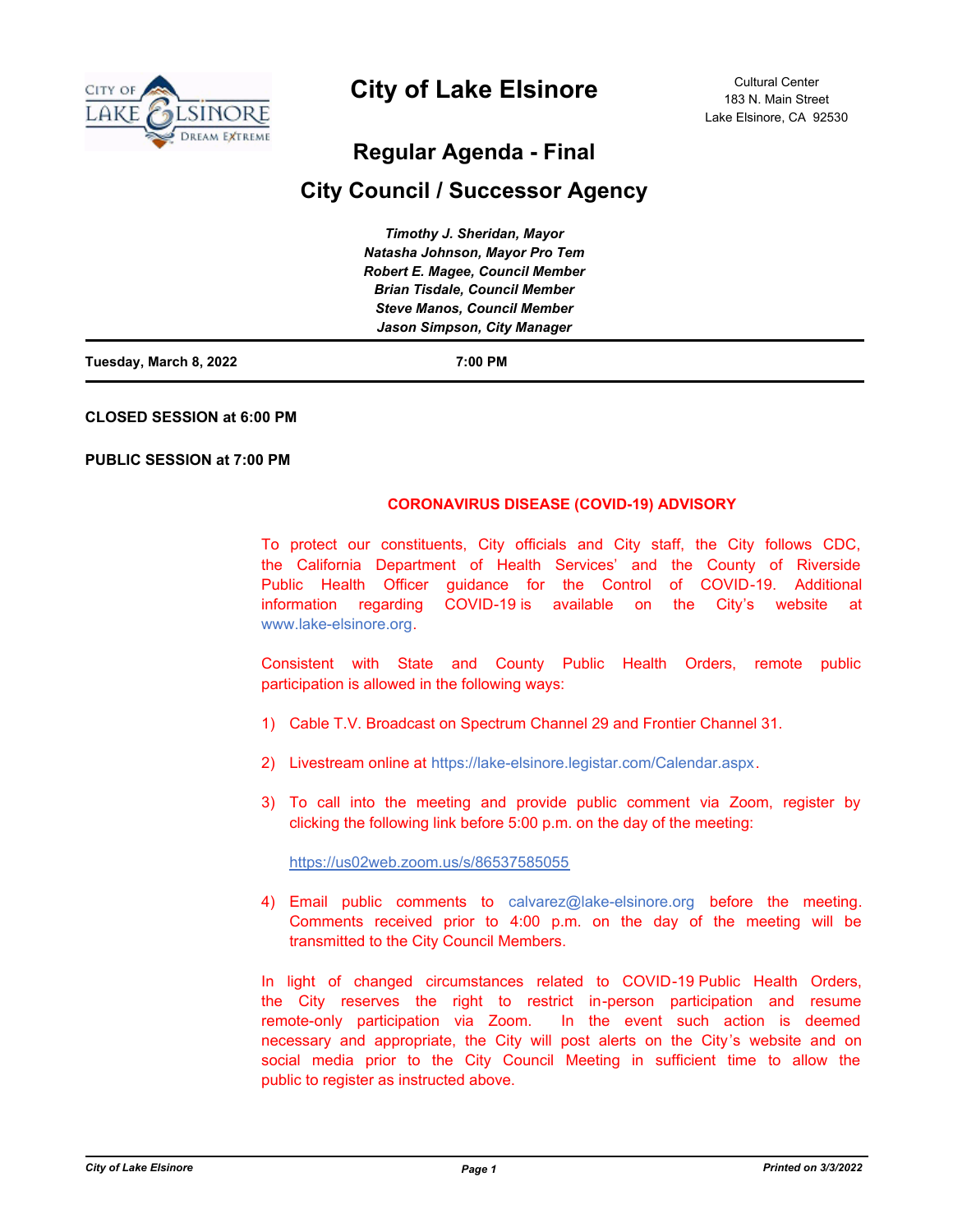The City of Lake Elsinore appreciates your attendance. Citizens' interest provides the City Council and Agency with valuable information regarding issues of the community.

Meetings are held on the 2nd and 4th Tuesday of every month. The agenda is posted 72 hours prior to each meeting outside of City Hall. The agenda and related reports are also available on the City's website at www.Lake-Elsinore.org. Any writings distributed to the City Council within 72 hours of the meeting will be made available to the public at the time it is distributed to the City Council.

In compliance with the Americans with Disabilities Act, any person with a disability who requires a modification or accommodation in order to participate in a meeting should contact the City Clerk's Department at (951) 674-3124 Ext. 269, at least 48 hours before the meeting to make reasonable arrangements to ensure accessibility.

#### **CITY VISION STATEMENT**

The City of Lake Elsinore will be the ultimate lake destination where all can live, work and play, build futures and fulfill dreams.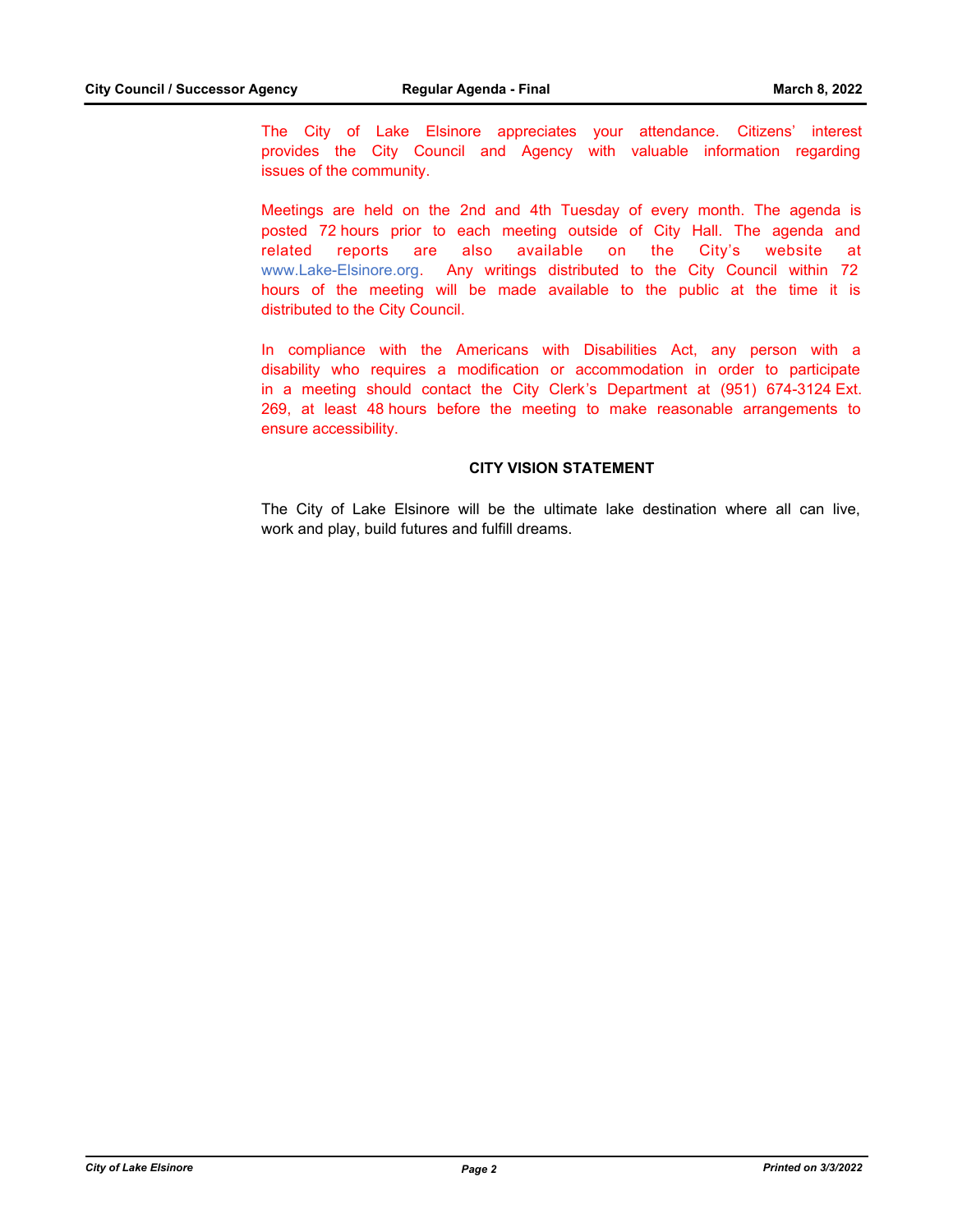## **CALL TO ORDER 6:00 P.M.**

*The Regular Meeting of the City Council will be called to order.*

### **ROLL CALL**

# **PUBLIC COMMENTS**

### **CITY COUNCIL CLOSED SESSION**

A. Significant exposure to litigation pursuant to paragraph (2) of subdivision (d) of Section 54956.9: (1 potential case)

#### **RECESS**

*The City Council will recess to Closed Session.*

# **RECONVENE / CALL TO ORDER - 7:00 P.M.**

*The Regular Meeting of the City Council will reconvene and the Regular Meeting of the Successor Agency will be called to order.*

#### **PLEDGE OF ALLEGIANCE**

#### **INVOCATION – MOMENT OF SILENCE**

**ROLL CALL**

#### **CLOSED SESSION REPORT**

#### **PUBLIC COMMENTS – NON-AGENDIZED ITEMS – 1 MINUTE**

*(Please read & complete a Request to Address the City Council/Successor Agency form prior to the start of the meeting and turn it in to the City Clerk/Clerk. The Mayor/Chair or City Clerk/Clerk will call on you to speak.)*

#### **CITY COUNCIL CONSENT CALENDAR**

*(All matters on the Consent Calendar are approved in one motion, unless a Council Member or any member of the public requests separate action on a specific item.)*

**1) Minutes of the Regular City Council Meeting of February 22, 2021**

Approve the Minutes.

*Attachments:* [02-22-2022 Draft](http://lake-elsinore.legistar.com/gateway.aspx?M=F&ID=86f52afc-3c7b-45e6-b7c5-7f86f698aaca.pdf)

**2) CC Warrant List Dated February 04, 2022 to February 10, 2022**

Receive and file.

[CC Warrant List - SR](http://lake-elsinore.legistar.com/gateway.aspx?M=F&ID=7b73ed7c-0254-4fd1-bb87-e817a24fdfad.docx) *Attachments:*

[CC Warrant List - Exhibit A - Summary](http://lake-elsinore.legistar.com/gateway.aspx?M=F&ID=0d9f6bee-b192-4f2b-bd5f-0017ff123602.pdf)

[CC Warrant List - Exhibit B - Listing](http://lake-elsinore.legistar.com/gateway.aspx?M=F&ID=21290949-afc9-4cbe-ab36-ad3e9659eccc.pdf)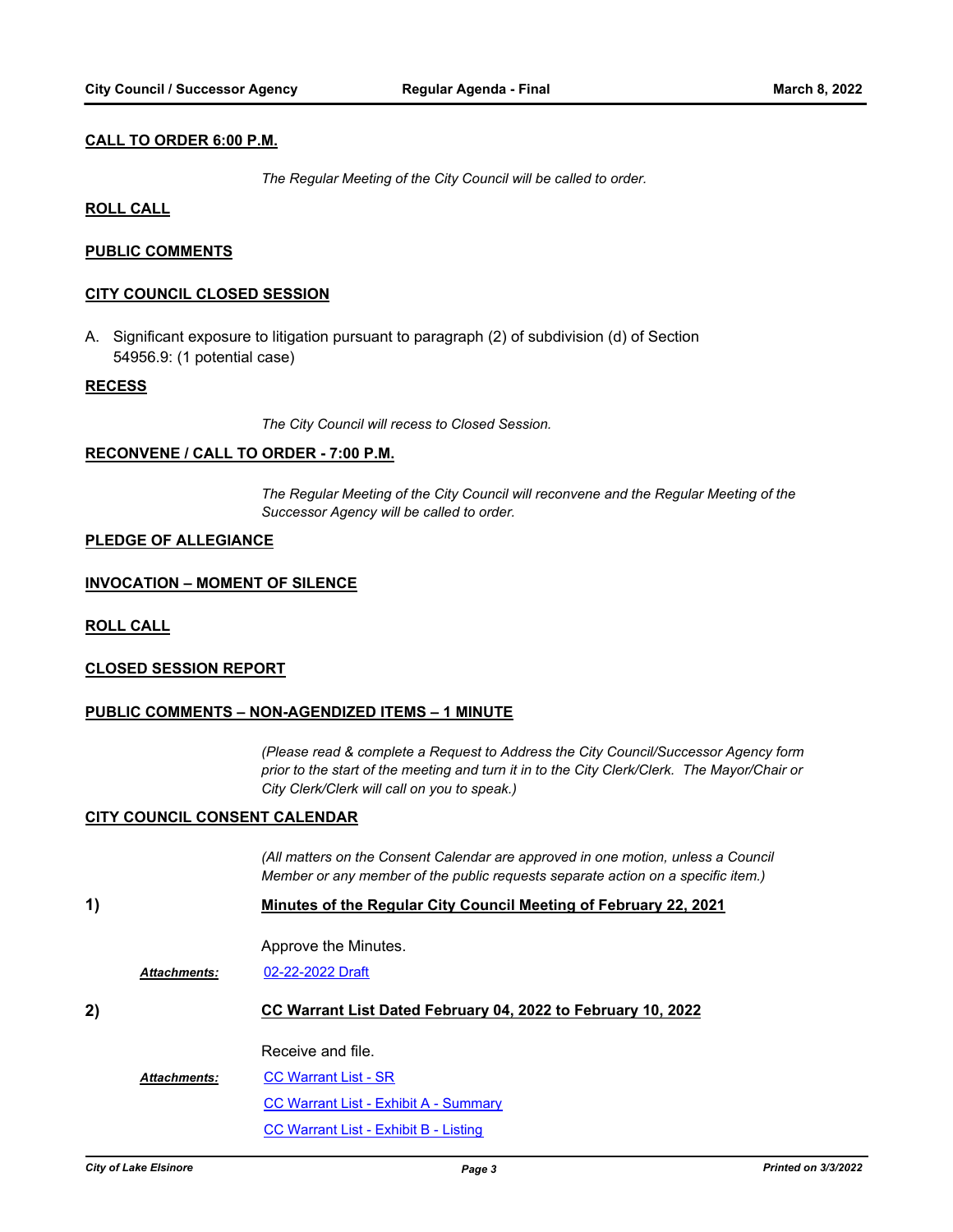| 3)                  | CC Warrant List Dated February 11, 2022 to February 17, 2022                                                                                                                                                                                                                                                                                                                                                                                                                                                                                                                        |
|---------------------|-------------------------------------------------------------------------------------------------------------------------------------------------------------------------------------------------------------------------------------------------------------------------------------------------------------------------------------------------------------------------------------------------------------------------------------------------------------------------------------------------------------------------------------------------------------------------------------|
| <b>Attachments:</b> | Receive and file.<br><b>CC Warrant List - SR</b><br><b>CC Warrant List - Exhibit A Summary</b><br><b>CC Warrant List - Exhibit B Listing</b>                                                                                                                                                                                                                                                                                                                                                                                                                                        |
| 4)                  | CC Warrant List Dated Feb 18, 2022 to Feb 24, 2022                                                                                                                                                                                                                                                                                                                                                                                                                                                                                                                                  |
| <b>Attachments:</b> | Receive and file.<br><b>CC Warrant List - SR</b><br><b>CC Warrant List - Exhibit A - Summary</b><br><b>CC Warrant List - Exhibit B - Listing</b>                                                                                                                                                                                                                                                                                                                                                                                                                                    |
| 5)                  | <b>CC Investment Report for January 2022</b>                                                                                                                                                                                                                                                                                                                                                                                                                                                                                                                                        |
| <b>Attachments:</b> | Receive and file the Investment Report for January 2022.<br><b>CC Investment Report - SR</b><br><b>CC Investment Report - Exhibit A</b>                                                                                                                                                                                                                                                                                                                                                                                                                                             |
| 6)                  | Freeway<br><b>Maintenance</b><br>Revised<br>Agreement<br>between<br>the City of Lake                                                                                                                                                                                                                                                                                                                                                                                                                                                                                                |
|                     | <b>Elsinore and the State of California Department of Transportation</b><br>Adopt A RESOLUTION OF THE CITY COUNCIL OF THE CITY OF LAKE<br>ELSINORE, CALIFORNIA, AUTHORIZING THE EXECUTION OF A FREEWAY<br>MAINTENANCE AGREEMENT BY AND BETWEEN STATE OF CALIFORNIA<br>AND CITY OF LAKE ELSINORE FOR INTERSTATE 15 BETWEEN MALAGA<br>STREET,<br>RESCINDING PREVIOUS<br><b>ROAD</b><br>AND LAKE<br><b>RESOLUTIONS</b><br>ASSOCIATED WITH FREEWAY AGREEMENTS WITHIN THE SAID LIMITS.                                                                                                   |
| <b>Attachments:</b> | <b>Revised Freeway Maintenance Agreement - SR</b>                                                                                                                                                                                                                                                                                                                                                                                                                                                                                                                                   |
|                     | Revised Freeway Maintenance Agreement - Exhibit A Resolution<br>Revised Freeway Maintenance Agreement - Exhibit B Agreement<br>Revised Freeway Maintenance Agreement - Exhibit C October 12, 2021 Agreen                                                                                                                                                                                                                                                                                                                                                                            |
|                     | Revised Freeway Maintenance Agreement - Exhibit D Department of Transport                                                                                                                                                                                                                                                                                                                                                                                                                                                                                                           |
| 7)                  | Transportation<br>Commission<br>(RCTC)<br><b>Riverside</b><br>County<br><b>Funding</b><br><b>Agreements Under the SB 821 Bicycle and Pedestrian Facilities Program</b><br>Approve and authorize the City Manager to execute two (2) agreements with<br>Transportation Commission<br>Riverside<br>County<br>(RCTC)<br>accepting<br>funding<br>through the SB 821 Bicycle and Pedestrian<br>Facilities<br>Program<br>for<br>the<br>Lakeshore-Machado<br>Sidewalk<br>Improvement Project of<br>\$208,283 and<br>the<br>Downtown Sidewalk and Bicycle Improvement Project of \$215,983. |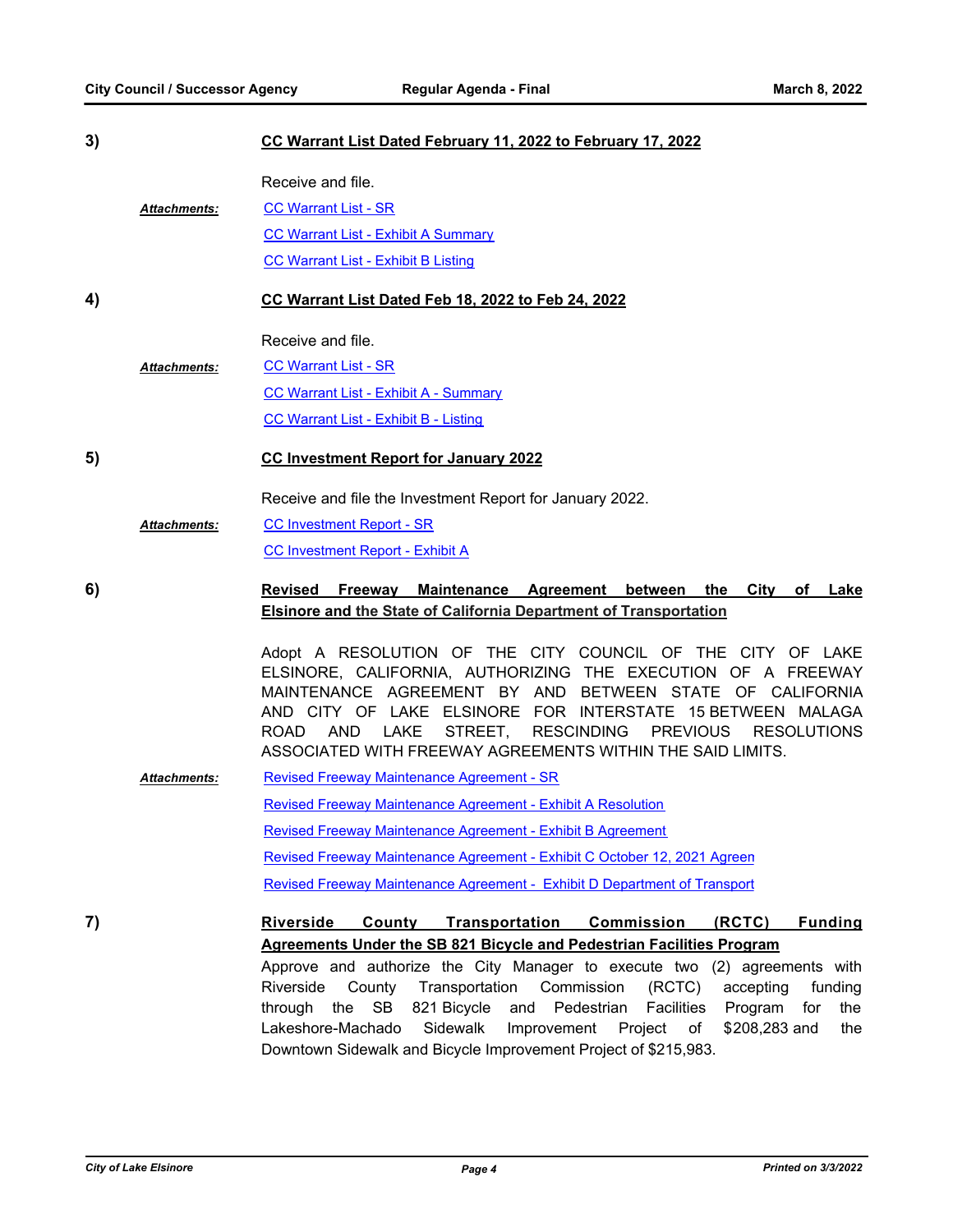[SB821 Funding Agreements - SR](http://lake-elsinore.legistar.com/gateway.aspx?M=F&ID=795f8edb-c3ed-44e4-93da-997f3a1db8ab.doc) SB821 Funding Agreements - Exhibit A Lakeshore-Machado Sidewalk Improver [SB821 Funding Agreements - Exhibit B Downtown Sidewalk and Bicycle Improv](http://lake-elsinore.legistar.com/gateway.aspx?M=F&ID=d73bc8cc-e67b-4e11-9a62-b0d3d39c730b.pdf) [SB821 Funding Agreements - Exhibit C Project Maps](http://lake-elsinore.legistar.com/gateway.aspx?M=F&ID=b21a2ef7-1548-4a58-899b-0c6ae4729279.pdf) *Attachments:*

# **8) Professional Services Agreement with STK Architecture, Inc. for Architectural Services for the City Corporate Facility**

- 1. Approve a Professional Services Agreement by and between STK Architecture, Inc. and the City of Lake Elsinore in an amount not to exceed \$964,712 for architecture services related to the schematic design phase, design development phase, and construction document phase for the City Hall Facility and authorize the City Manager to execute the agreement in substantially the form attached and in such final form as approved by the City Attorney; and
- 2. Authorize the City Manager to approve change orders up to 10% of the agreement in the amount of \$96,471.00.
- [STK Architectural Services SR](http://lake-elsinore.legistar.com/gateway.aspx?M=F&ID=ac093f28-5a57-44ff-83f6-8b33da5df831.docx) [STK Architectural Services - Exhibit A - Agreement](http://lake-elsinore.legistar.com/gateway.aspx?M=F&ID=77a5648f-e704-482b-9e87-2182492d9167.docx) [STK Architectural Services - Exhibit B - Proposal](http://lake-elsinore.legistar.com/gateway.aspx?M=F&ID=a7c32209-d58c-42da-bd41-edb8f5f87a06.pdf) *Attachments:*

# **SUCCESSOR AGENCY CONSENT CALENDAR**

| 9)  |                     | <b>Minutes of the Regular Successor Agency Meeting of February 22, 2021</b> |
|-----|---------------------|-----------------------------------------------------------------------------|
|     | Attachments:        | Approve the Minutes.<br>02-22-2022 Draft                                    |
| 10) |                     | SA Warrant List Dated February 04, 2022 to February 10, 2022                |
|     |                     | Receive and file.                                                           |
|     | <b>Attachments:</b> | <b>SA Warrant List - SR</b>                                                 |
|     |                     | <b>SA Warrant List - Exhibit A - Summary</b>                                |
|     |                     | <b>SA Warrant List - Exhibit B - Listing</b>                                |
| 11) |                     | SA Warrant List Dated February 11, 2022 to February 17, 2022                |
|     |                     | Receive and file.                                                           |
|     | <b>Attachments:</b> | <b>SA Warrant List - SR</b>                                                 |
|     |                     | <b>SA Warrant List - Exhibit A Summary</b>                                  |
|     |                     | <b>SA Warrant List - Exhibit B Listing</b>                                  |
| 12) |                     | SA Warrant List Dated Feb 18, 2022 to Feb 24, 2022                          |

Receive and file.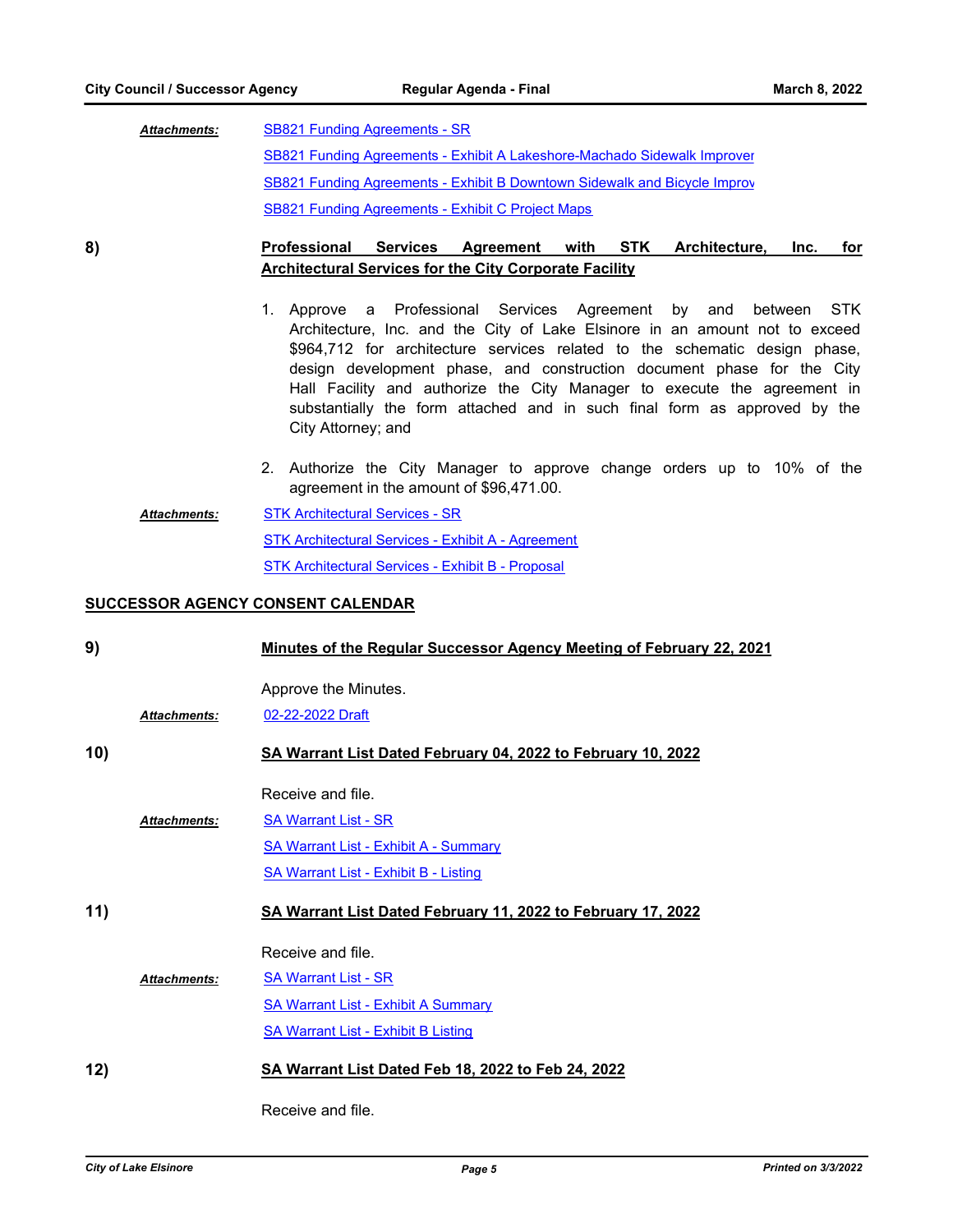|     | <b>Attachments:</b> | <b>SA Warrant List - SR</b>                              |  |
|-----|---------------------|----------------------------------------------------------|--|
|     |                     | <b>SA Warrant List - Exhibit A - Summary</b>             |  |
|     |                     | SA Warrant List - Exhibit B - Listing                    |  |
| 13) |                     | <b>SA Investment Report for January 2022</b>             |  |
|     |                     | Receive and file the Investment Report for January 2022. |  |
|     | <b>Attachments:</b> | <b>SA Investment Report - SR</b>                         |  |
|     |                     | SA Investment Report - Exhibit A                         |  |

# **PUBLIC HEARINGS**

# **14) Public Hearing and Election for Change Proceedings for Community Facilities District No. 2015-4 (Terracina)**

- 1. Adopt a RESOLUTION OF THE CITY COUNCIL OF THE CITY OF LAKE ELSINORE, CALIFORNIA, ACTING AS THE LEGISLATIVE BODY OF COMMUNITY FACILITIES DISTRICT NO. 2015-4 OF THE CITY OF LAKE ELSINORE (TERRACINA), APPROVING A FIRST AMENDMENT TO THE RATE AND METHOD OF APPORTIONMENT AND CALLING AN ELECTION THEREIN;
- 2. Adopt a RESOLUTION OF THE CITY COUNCIL OF THE CITY OF LAKE ELSINORE, CALIFORNIA, ACTING AS THE LEGISLATIVE BODY OF COMMUNITY FACILITIES DISTRICT NO. 2015-4 OF THE CITY OF LAKE ELSINORE (TERRACINA), CERTIFYING THE RESULTS OF THE MARCH 8, 2022 SPECIAL ELECTION; and
- 3. Introduce by title only and waive further reading of AN ORDINANCE OF THE CITY COUNCIL OF THE CITY OF LAKE ELSINORE, CALIFORNIA, ACTING IN ITS CAPACITY AS THE LEGISLATIVE BODY OF COMMUNITY FACILITIES DISTRICT NO. 2015-4 (TERRACINA) AUTHORIZING THE LEVY OF A SPECIAL TAX WITHIN SUCH DISTRICT.
- [Change Proceedings CFD 2015-4 SR](http://lake-elsinore.legistar.com/gateway.aspx?M=F&ID=c1753a49-8258-4ed0-88ef-53553f98a70a.doc) Change Proceedings CFD 2015-4 - Exhibit A - Resolution Approving Amended [Change Proceedings CFD 2015-4 - Exhibit B - Resolution Certifying Election Re](http://lake-elsinore.legistar.com/gateway.aspx?M=F&ID=1dd3e205-b36f-42ad-8e80-82e9e439ec6b.docx) [Change Proceedings CFD 2015-4 - Exhibit C - Ordinance](http://lake-elsinore.legistar.com/gateway.aspx?M=F&ID=4822cb5a-e380-499f-a5a2-7e8571e6e4d4.docx) [Change Proceedings CFD 2015-4 - Exhibit D - Landowner Waiver](http://lake-elsinore.legistar.com/gateway.aspx?M=F&ID=5720e823-3231-41e4-b4c7-a1ee9ff1e346.doc) [Change Proceedings CFD 2015-4 - Exhibit E - ROV Certificate](http://lake-elsinore.legistar.com/gateway.aspx?M=F&ID=57cd013e-ee86-4efb-88a8-7ada50d7dacb.pdf) [Change Proceedings CFD 2015-4 - Exhibit F - Project Map](http://lake-elsinore.legistar.com/gateway.aspx?M=F&ID=6a3f6890-56c2-4a85-8888-0bbb141f05af.pdf) *Attachments:*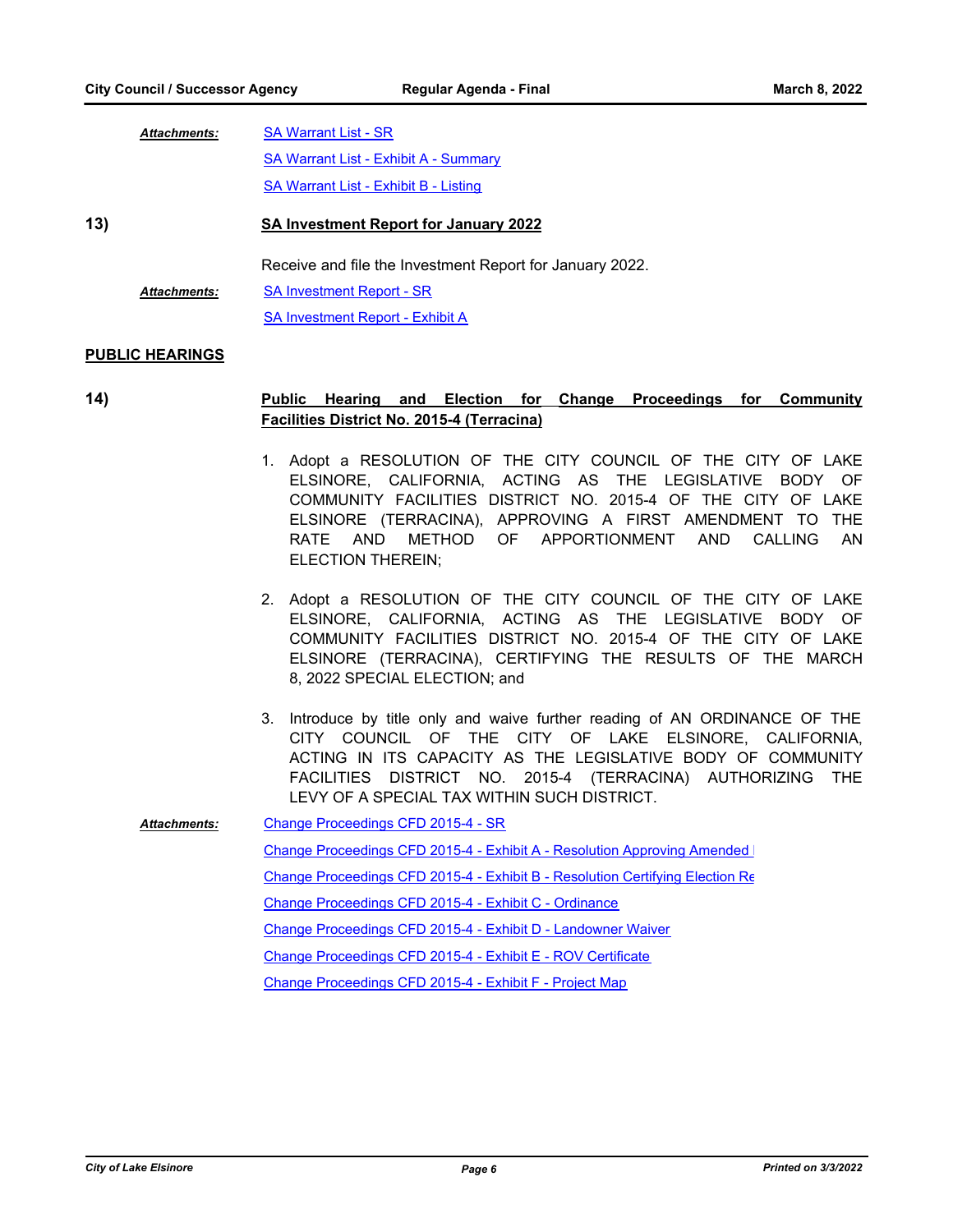**15) Planning Application No. 2018-46 (LECANNA) requesting to establish a new cannabis facility within an existing 11,600 sq. ft. building located at 540 3rd Street**

- 1. Adopt A RESOLUTION OF THE CITY COUNCIL OF THE CITY OF LAKE ELSINORE, CALIFORNIA, APPROVING CONDITIONAL USE PERMIT NO. 2018-17 TO ESTABLISH AN 11,600 SQUARE FOOT CANNABIS FACILITY LOCATED AT 540 3RD STREET (APN: 377-430-050); and
- 2. Introduce by title only and waive further reading of AN ORDINANCE OF THE CITY COUNCIL OF THE CITY OF LAKE ELSINORE, CALIFORNIA, APPROVING DEVELOPMENT AGREEMENT NO. 2018-13 FOR AN 11,600 SQUARE FOOT CANNABIS FACILITY LOCATED AT 540 3RD STREET (APN: 377-430-050).

[PA 2018-46 - SR](http://lake-elsinore.legistar.com/gateway.aspx?M=F&ID=70c8086d-9669-41bc-820a-b43d83ff75f2.docx) *Attachments:*

[PA 2018-46 - Exhibit A - CUP Resolution](http://lake-elsinore.legistar.com/gateway.aspx?M=F&ID=64c1e6f7-7e13-4541-850e-991a07911149.docx)

[PA 2018-46 - Exhibit B - DA Ordinance](http://lake-elsinore.legistar.com/gateway.aspx?M=F&ID=35d315ca-5f8e-4a1c-8051-7ad5856f57d3.docx)

- [PA 2018-46 Exhibit B1 Development Agreement](http://lake-elsinore.legistar.com/gateway.aspx?M=F&ID=25fbb18f-0a02-44f0-bd81-8513a401456a.docx)
- [PA 2018-46 Exhibit C CofA](http://lake-elsinore.legistar.com/gateway.aspx?M=F&ID=27abb181-a4c8-4f9c-a000-99a7672d5b76.docx)
- [PA 2018-46 Exhibit D Vicinity Map](http://lake-elsinore.legistar.com/gateway.aspx?M=F&ID=24809658-28b0-43e4-a209-e65b5dd1ab1a.pdf)
- [PA 2018-46 Exhibit E Aerial Map](http://lake-elsinore.legistar.com/gateway.aspx?M=F&ID=9e268eb3-c05a-431b-ac8f-f5084be0619b.pdf)
- [PA 2018-46 Exhibit F Project Plans](http://lake-elsinore.legistar.com/gateway.aspx?M=F&ID=99b490db-924d-4ac9-acbb-79e12b4e754b.pdf)
- [PA 2018-46 Exhibit G Trip Generation Analysis](http://lake-elsinore.legistar.com/gateway.aspx?M=F&ID=9dca4788-fe0e-4925-aacd-26776677f3cb.pdf)
- [PA 2018-46 Exhibit H Correspondence](http://lake-elsinore.legistar.com/gateway.aspx?M=F&ID=e975599f-731a-4d32-a908-c5a682d84980.pdf)
- [PA 2018-46 Exhibit I Summary of Cannabis Applications](http://lake-elsinore.legistar.com/gateway.aspx?M=F&ID=d44c4fe2-3f5f-4636-852d-90615c862437.pdf)

# **PUBLIC HEARING - 8:00 P.M.**

**16) Public Hearing to Review the Demographer's Analysis, Maps Submitted by the Public and the City's Demographer, and Staff's Presentation of Maps Prepared Using the Discussed Criteria, Receive Public Input on Communities of Interest and Potential District Boundaries, and Preliminarily Select a New Map of City Council District Boundaries**

> Receive a report from staff, conduct a public hearing to receive public input, make a preliminary selection of a new map of City Council District boundaries, and direct staff to prepare the final map and Ordinance for first reading to adopt the map at the final public hearing on March 22, 2022.